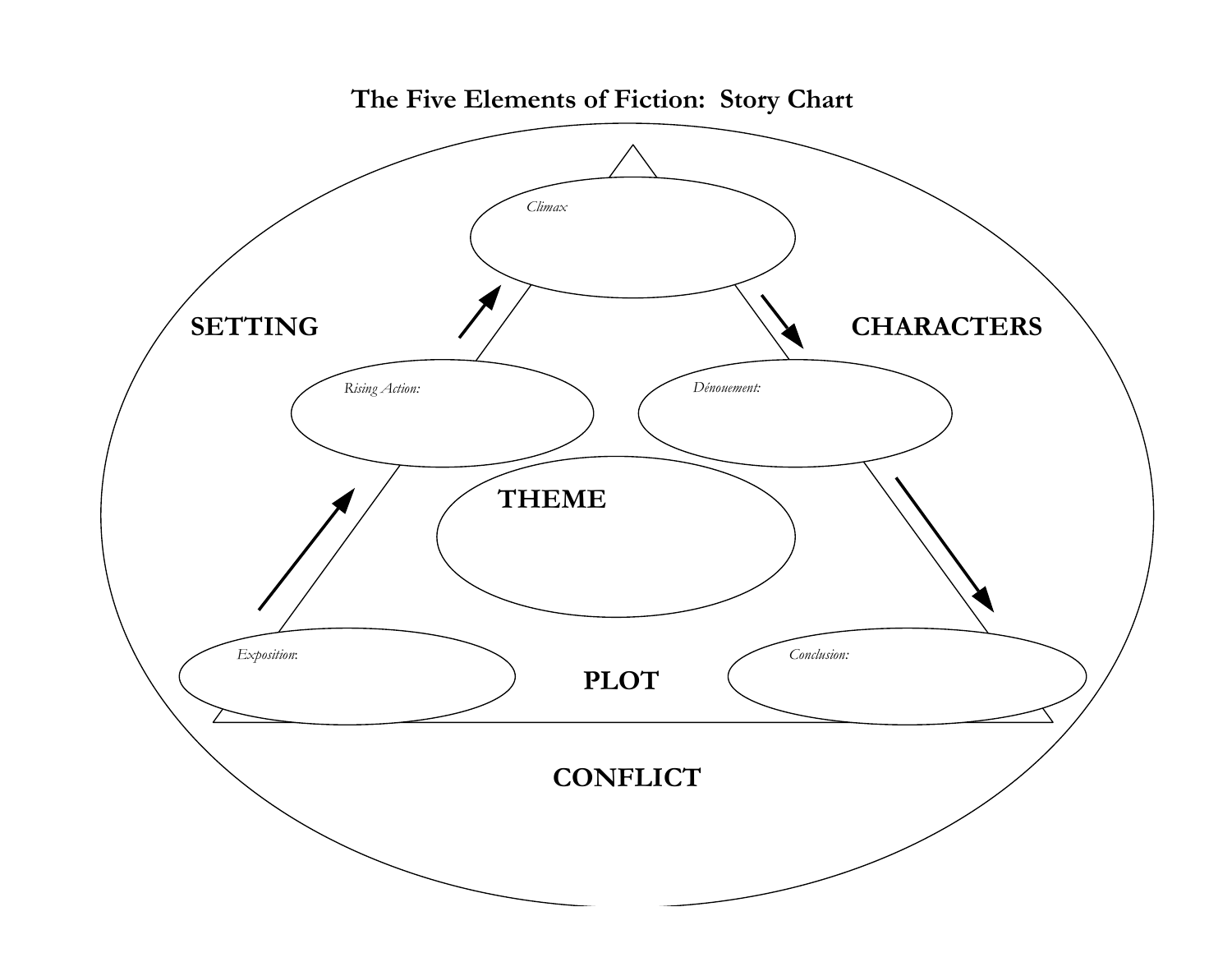# **QUESTIONS FOR DISCUSSION**

# **PLOT:**

#### **1. What happens in the story?**

- a. What major events take place in the story as a result of the conflict?
- b. How do the *protagonist* and the *antagonist* respond to the conflict at first? Do these actions provoke further conflict?
- c. How do the interactions of the characters heighten the tension of the conflict that exists?
- d. What external impulses heighten the conflict weather, war, summer break, separation, sickness, etc?

## **2. How is the main problem solved?**

- a. How are the protagonist's obstacles finally overcome?
- b. Is the situation pleasantly resolved, or is it resolved in a terrible way?
- c. What events form the highest point or climax of the story's tension? Are they circumstantial events, or emotional ones? Is the climax a spiritual or physical one?
- d. Does the protagonist solve his own dilemma? Is it solved by some external source or 3rd party? Is he helpless in the end to achieve his goal (like Frodo in *Lord of the Rings*), or does he triumph by virtue of his own efforts (Odysseus in *The Odyssey*)?

## **3. How does the story end?**

- a. Were you satisfied with the resolution? If not, why not?
- b. How does the solution of the conflict affect each individual character?
- c. Does the ending or resolution of the story make any kind of judgments?

## **CONFLICT:**

#### **4. What does the protagonist want?**

- a. Fill in the blank: This story is about the protagonist trying to \_\_\_\_\_\_\_\_.
- b. Does he attempt to overcome something a physical impediment, or an emotional handicap?
- c. Is the conflict an external one, having to do with circumstances in the protagonist's physical world, or is it an internal conflict, taking place in his mind and emotions?
- d. Do his objectives or goals change throughout the story? How? Why?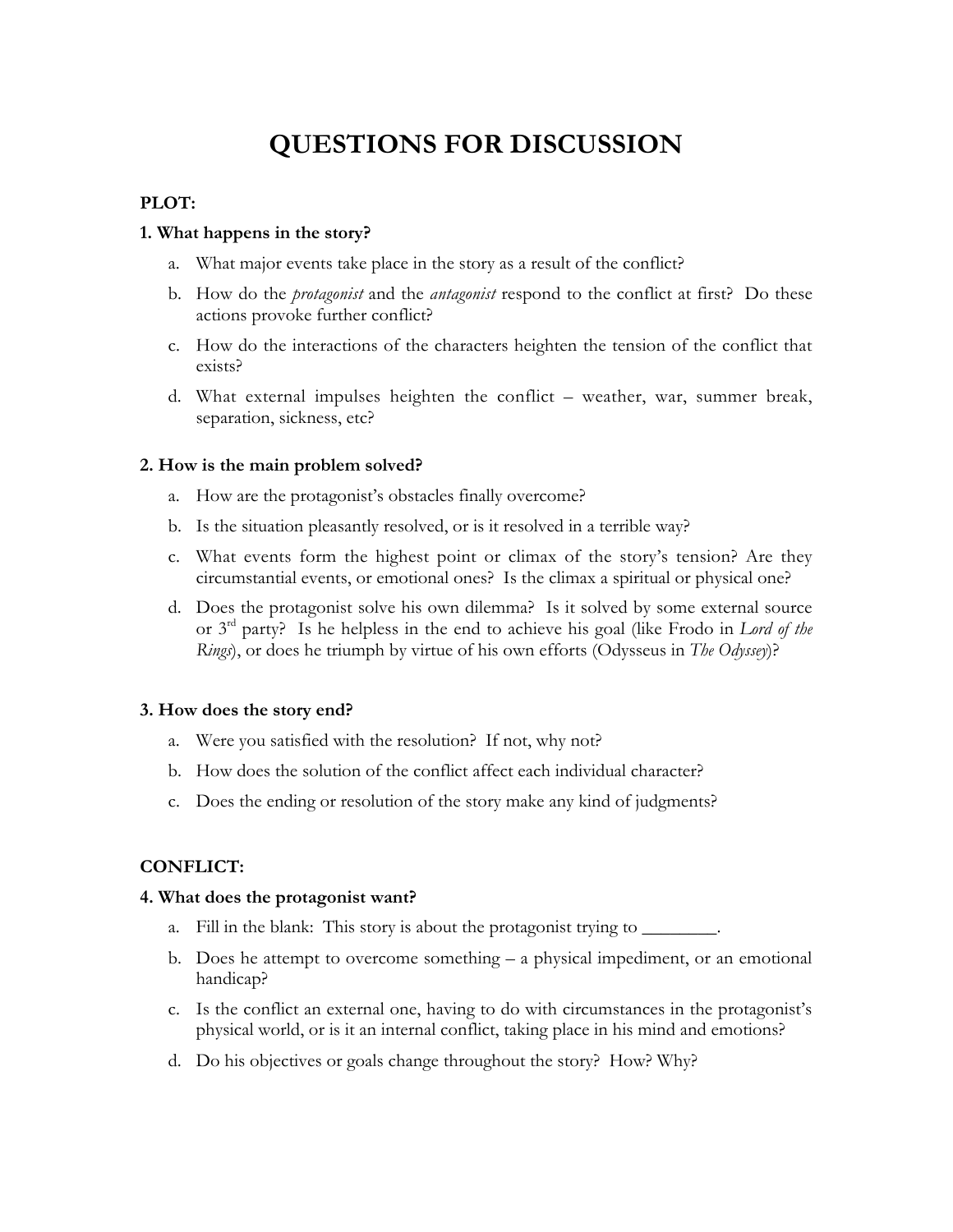#### **5. Why can't he have it?**

- a. Does the protagonist lack strength, mental acumen or some other necessary ability?
- b. Does he lack self-confidence, good health, or social connections?
- c. Is the conflict a man v. man struggle? What kind of struggle is it?

## **SETTING:**

#### **6. Where does this story happen?**

- a. Does the story happen in the country or the city?
- b. What is the mood or atmosphere of the place where the story happens? Is it cheerful and sunny, or dark and bleak? What words or phrases or descriptions does the author use to create this atmosphere?
- c. Among what kinds of people is the story set? What is their economic class? How do they live? Are they hopeful? Downtrodden? Depressed? Why?

## **7. When does this story happen?**

- a. How long a period of time does the story cover? A few minutes? A single day? A whole lifetime?
- b. In what time of life for the main characters do the events occur? Are they children? Are they just passing into adulthood? Are they already grownups? Does setting the story in this particular time of the characters' lives make the story better?

# **CHARACTERS:**

## **8. Who is the story about?**

- a. How old is the protagonist?
- b. Is the protagonist male or female?
- c. Is the character kind, gentle, stern, emotional, harsh, logical, rational, compassionate or exacting…? Make up a list of adjectives that describe the protagonist. What words or actions on the protagonist's part make you choose the adjectives you do?
- d. Of what nationality is the protagonist? Does he live in his native land, or somewhere else?
- e. What does the character say about himself to other people?
- f. What do other characters think or say about him?
- g. Do the protagonist's priorities change over the course of the story? In what way? What causes this change? Is it a change for the better, or for the worse?
- h. Is the protagonist a type or archetype? Is he an "Everyman" with whom the reader is meant to identify? Are his struggles symbolic of human life generally in some way?